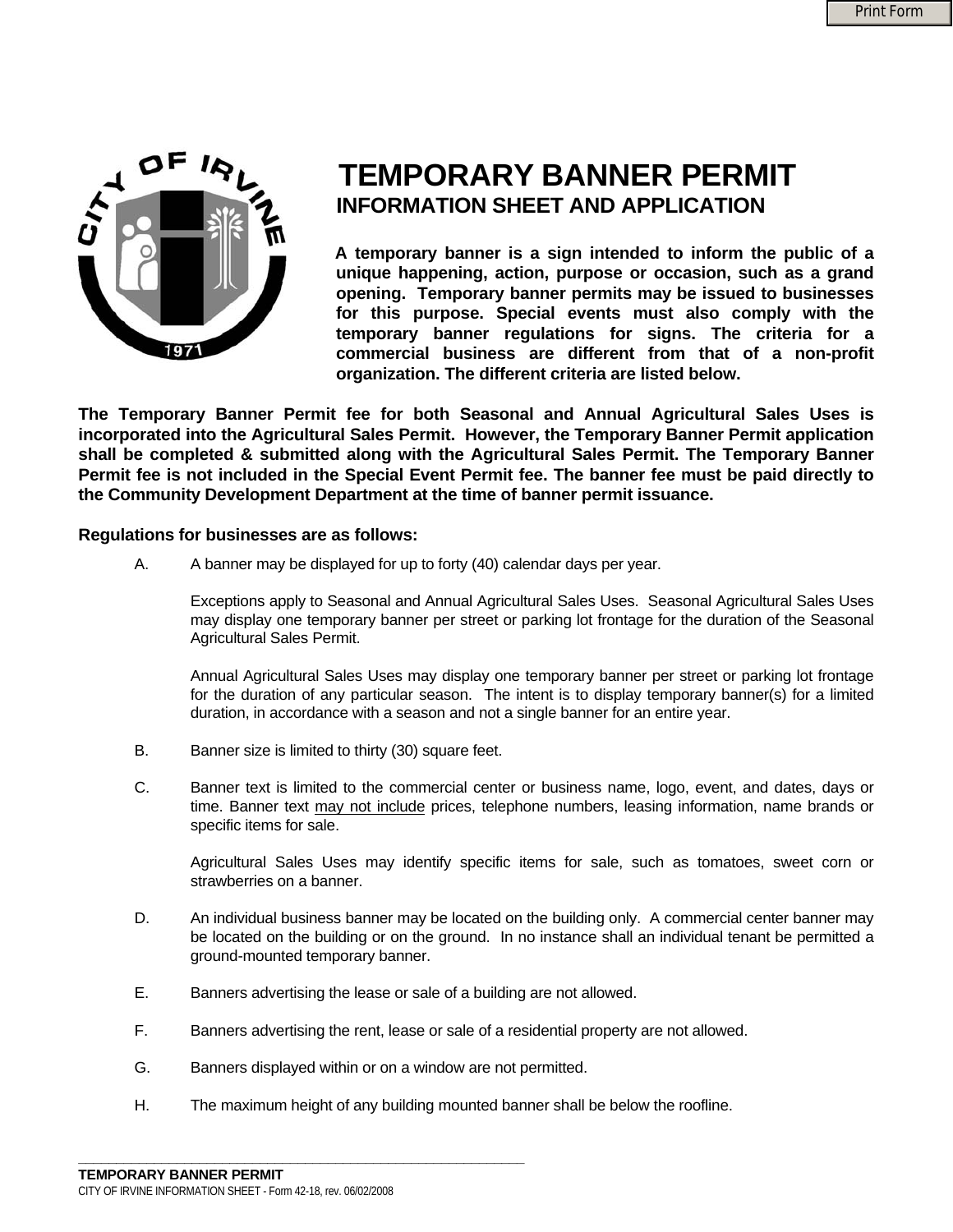### **Regulations for non-profit organizations are as follows:**

- A. A banner may be displayed for up to one week for an event that will benefit the community or general public. The Director of Community Development may waive the one-week maximum limit if the special event is to occur for longer than one (1) week but no longer than one (1) month.
- B. The special event banner text may contain the name or symbol of a corporate sponsor, but this name or symbol shall not exceed one-third (1/3) of the total area of the banner.
- C. If a special event banner is to be placed in the public right-of-way, the Director of Community Development shall approve or deny pursuant to review by the City's Building Official. Typically, the public right-of-way is that area between the face of the curb and the beginning of the sidewalk.

## **To obtain a Temporary Banner Permit:**

- 1. Complete the attached application.
- 2. Bring it, with a check for \$44.00, to the Development Assistance Center. Your application will be reviewed at the counter while you wait. Alternatively, you may mail these items to Development Assistance Center, P.O. Box 19575, Irvine, CA 92623-9575. If your completed application is submitted by mail and approved, then you will receive your approved permit by mail in approximately five (5) working days.
- 3. Staff will issue a white permit sticker identifying the expiration date of the banner display. Attach this to the lower right hand corner of the banner.
- 4. You are responsible for the removal of the temporary banner upon expiration of the time limit. Please be aware that City building inspectors will check to verify that the banner has been removed.
- 5. Temporary Banner Permits are issued at the beginning of each season for a Seasonal Agricultural Sales Use.

Temporary Banner Permits for an Annual Agricultural Sales Use will be issued for the entire year under a single Temporary Banner Permit.

*Seasonal Agricultural Sales Use*: A temporary agricultural use which directly relates to a specific time of the year, such as a holiday season, or fresh fruit season and provides agricultural products for sale to the general public on a seasonal basis. The time limits for seasonal agricultural sales uses are listed in Section 2-4-9. Examples of a seasonal agricultural sales use include, but are not limited to: seasonal fruit and vegetable stands, pumpkin patches, and Christmas tree lots. See section 2-4 for permit information.

*Annual Agricultural Sales Use*: An agricultural use that provides agricultural products for sale to the general public on an annual basis. This use is not considered a permanent use. Examples of an annual agricultural sales use include, but are not limited to: fruit and vegetable stands, the general public picking fruit from orchards and plant nurseries (excluding wholesale only, plant nurseries, which do not sell to the general public). Non-agricultural products may be sold consistent with the requirements of an accessory use.

### **If you have any questions about Temporary Banner regulations, please call the Development Assistance Center at (949) 724-6308.**

**\_\_\_\_\_\_\_\_\_\_\_\_\_\_\_\_\_\_\_\_\_\_\_\_\_\_\_\_\_\_\_\_\_\_\_\_\_\_\_\_\_\_\_\_\_\_\_\_\_\_\_\_\_\_\_\_\_\_\_**